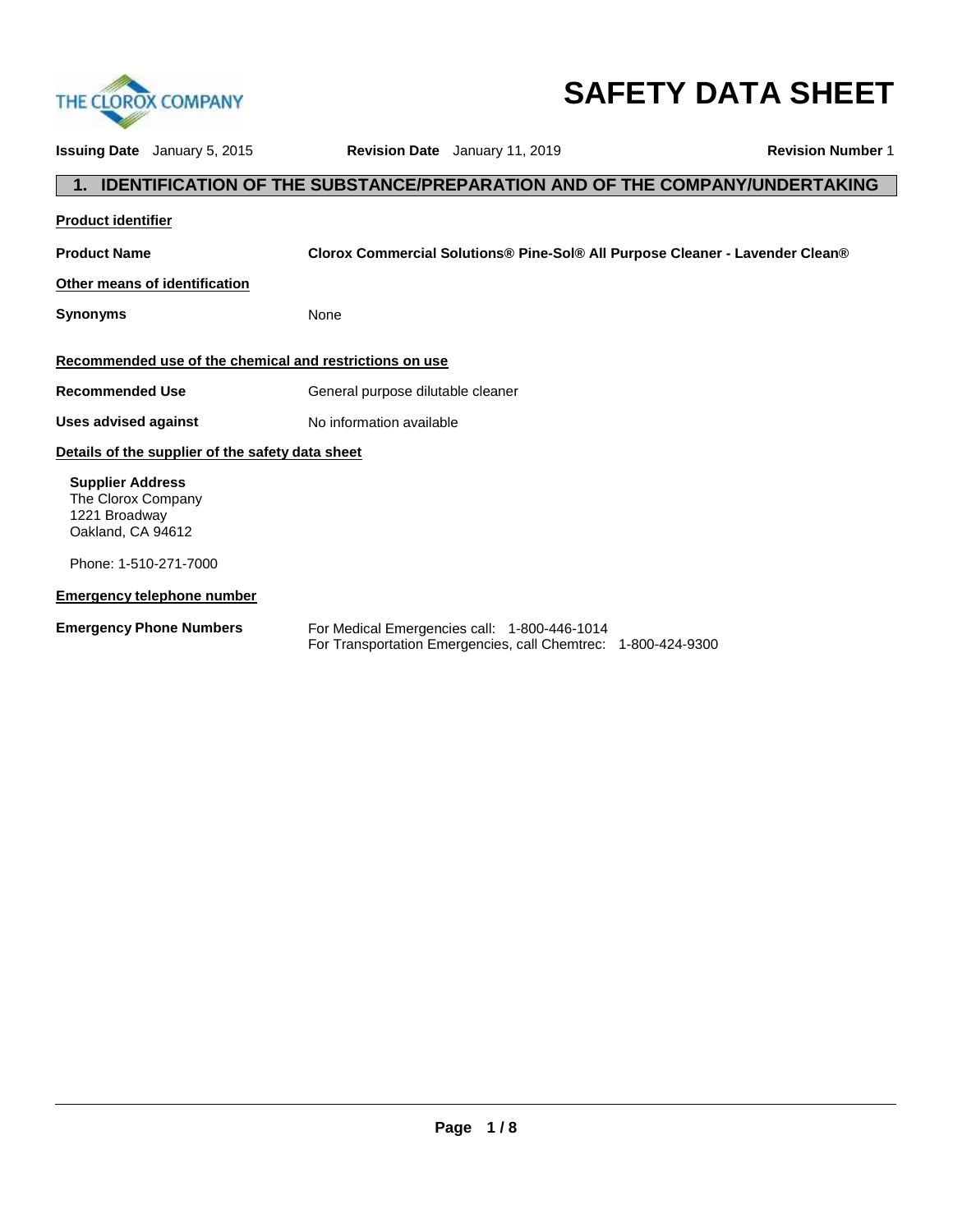# **2. HAZARDS IDENTIFICATION**

#### **Classification**

This chemical is considered hazardous by the 2012 OSHA Hazard Communication Standard (29 CFR 1910.1200).

| Serious<br>∶itatior<br>∘damade/eve<br>eve | $\sim$<br>זכ<br>า∩r\<br>12<br>71 |
|-------------------------------------------|----------------------------------|

#### **GHS Label elements, including precautionary statements**

**Emergency Overview Signal word Warning Hazard statements** Causes eye irritation No pictogram required. **Appearance** Clear, lavender **Physical State** Slightly viscous liquid **Odor** Lavender, floral, fruity

#### **Precautionary Statements - Prevention**

Wash hands and any exposed skin thoroughly after handling

#### **Precautionary Statements - Response**

If in eyes: Rinse cautiously with water for several minutes. Remove contact lenses, if present and easy to do. Continue rinsing If eye irritation persists: Get medical advice/attention

#### **Precautionary Statements - Storage**

None

#### **Precautionary Statements - Disposal**

None

#### **Hazards not otherwise classified (HNOC)**

Not applicable

#### **Unknown Toxicity**

3.86% of the mixture consists of ingredient(s) of unknown toxicity

#### **Other information**

No information available.

#### **Interactions with Other Chemicals**

No information available.

# **3. COMPOSITION/INFORMATION ON INGREDIENTS**

| <b>Chem</b><br><b>Name</b>                                                               | -No              | Weight % | ™rade<br>Secret |
|------------------------------------------------------------------------------------------|------------------|----------|-----------------|
| Alkvl<br>alkoxvlates<br>ono.<br>aico                                                     | 736-08-9<br>'66. |          |                 |
| The curricular constant (concertation) of composition has been withhold as a trade const |                  |          |                 |

The exact percentage (concentration) of composition has been withheld as a trade secret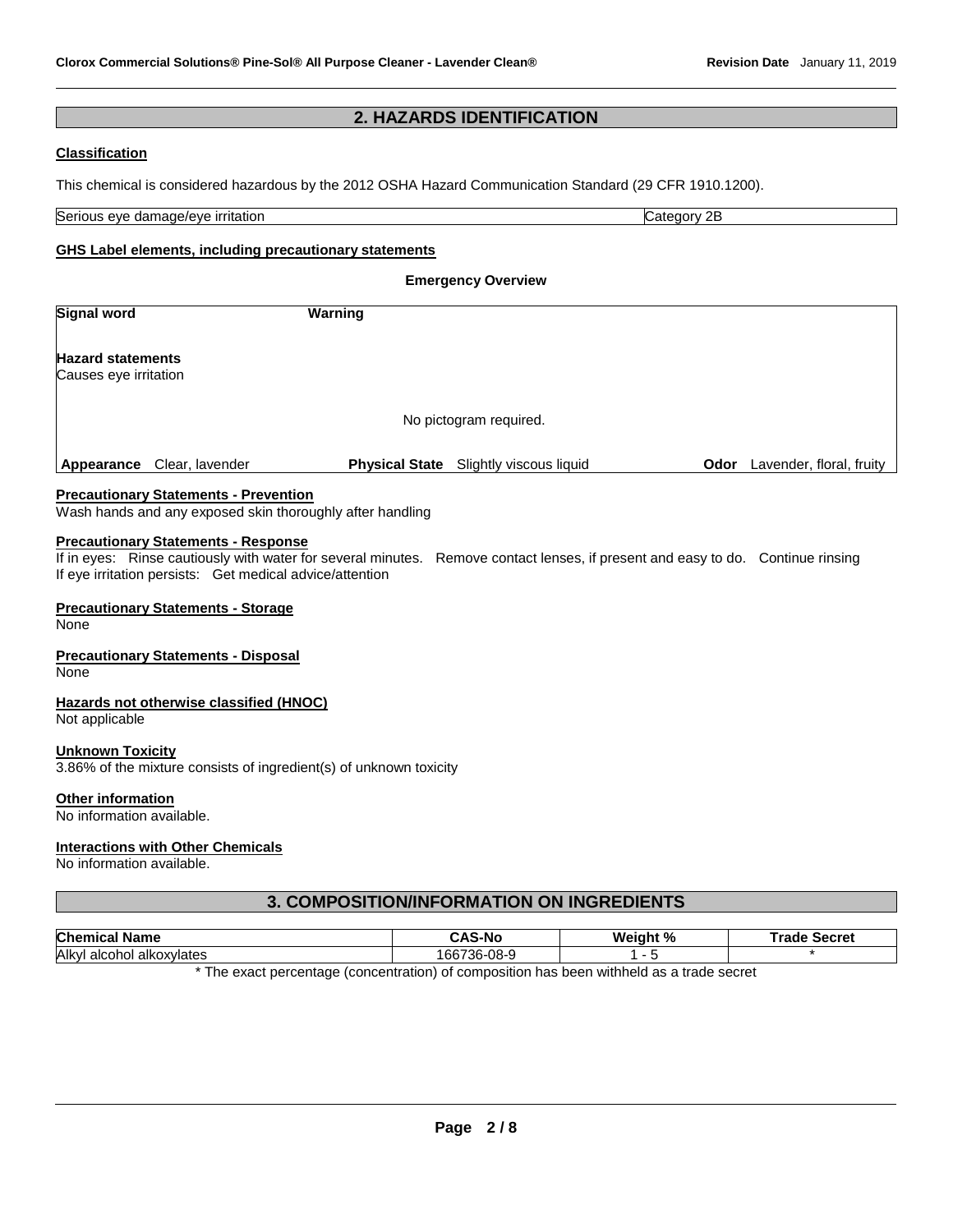### **4. FIRST AID MEASURES**

#### **First aid measures**

| <b>General Advice</b>                                       | Show this safety data sheet to the doctor in attendance.                                                                                                                                                                                                       |
|-------------------------------------------------------------|----------------------------------------------------------------------------------------------------------------------------------------------------------------------------------------------------------------------------------------------------------------|
| <b>Eve Contact</b>                                          | Rinse immediately with plenty of water, also under the eyelids, for at least 15 minutes.<br>Remove contact lenses, if present and easy to do. Continue rinsing. Keep eye wide open<br>while rinsing. Get medical attention immediately if irritation persists. |
| <b>Skin Contact</b>                                         | Rinse skin with plenty of water. If irritation persists, call a doctor.                                                                                                                                                                                        |
| <b>Inhalation</b>                                           | Move to fresh air. If breathing is affected, call a doctor.                                                                                                                                                                                                    |
| Ingestion                                                   | Drink a glassful of water. Call a poison control center or doctor immediately. DO NOT<br>induce vomiting unless told to do so by a poison control center or doctor.                                                                                            |
| Most important symptoms and effects, both acute and delayed |                                                                                                                                                                                                                                                                |
| <b>Most Important Symptoms/Effects</b>                      | Stinging and irritation of eyes.                                                                                                                                                                                                                               |
|                                                             | Indication of any immediate medical attention and special treatment needed                                                                                                                                                                                     |
| <b>Notes to Physician</b>                                   | Treat symptomatically.                                                                                                                                                                                                                                         |

# **5. FIRE-FIGHTING MEASURES**

#### **Suitable Extinguishing Media**

Use extinguishing measures that are appropriate to local circumstances and the surrounding environment.

# **Unsuitable Extinguishing Media**

CAUTION: Use of water spray when fighting fire may be inefficient.

# **Specific Hazards Arising from the Chemical**

No information available

#### **Explosion Data**

**Sensitivity to Mechanical Impact None** 

**Sensitivity to Static Discharge Mone** 

#### **Protective Equipment and Precautions for Firefighters**

As in any fire, wear self-contained breathing apparatus pressure-demand, MSHA/NIOSH (approved or equivalent) and full protective gear.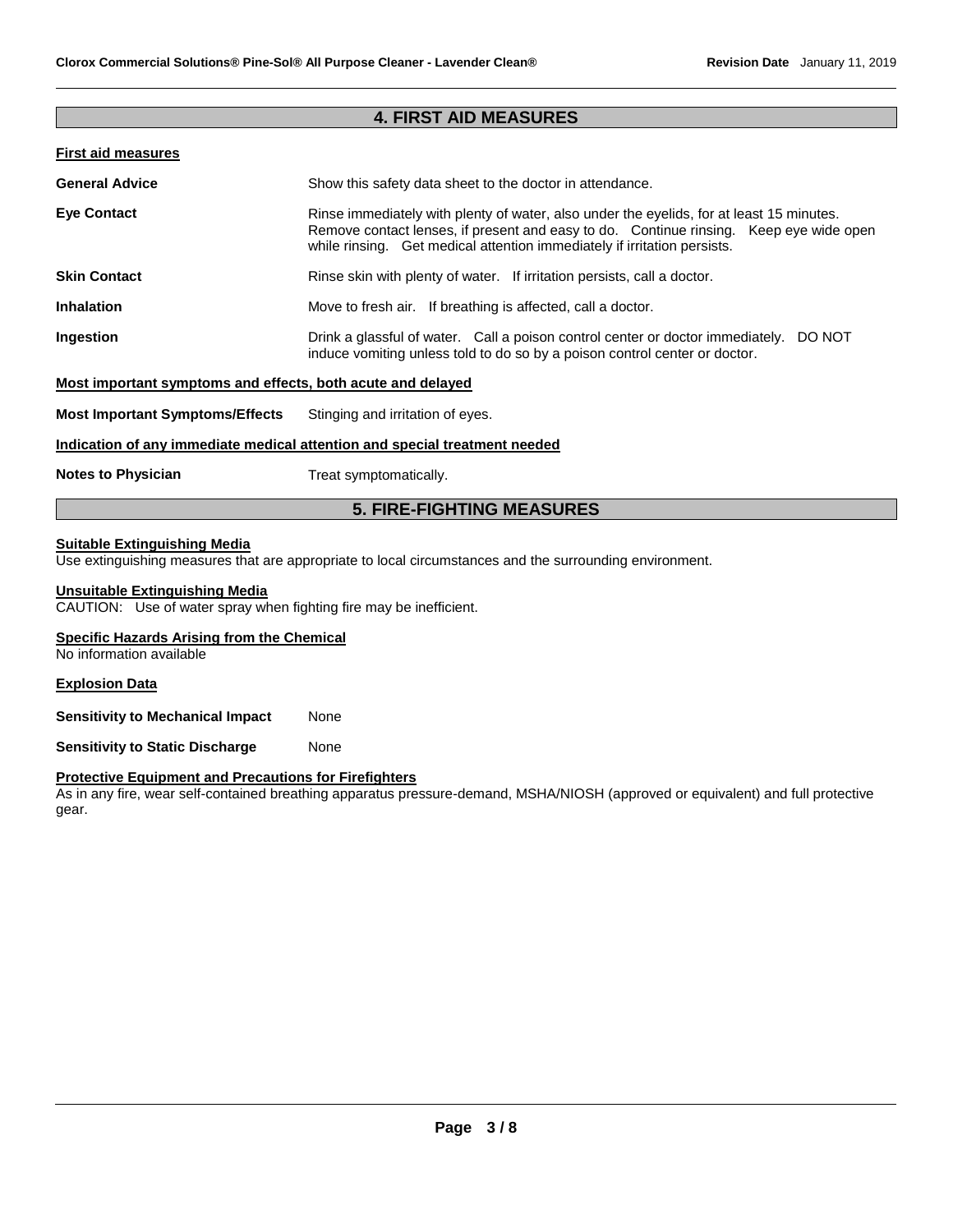# **6. ACCIDENTAL RELEASE MEASURES**

|  | Personal precautions, protective equipment and emergency procedures |  |  |
|--|---------------------------------------------------------------------|--|--|
|  |                                                                     |  |  |

| <b>Personal Precautions</b>                          | Avoid contact with eyes.                                                                                                                                                |  |
|------------------------------------------------------|-------------------------------------------------------------------------------------------------------------------------------------------------------------------------|--|
| <b>Other Information</b>                             | Refer to protective measures listed in Sections 7 and 8.                                                                                                                |  |
| <b>Environmental precautions</b>                     |                                                                                                                                                                         |  |
| <b>Environmental Precautions</b>                     | See Section 12 for additional ecological Information                                                                                                                    |  |
| Methods and material for containment and cleaning up |                                                                                                                                                                         |  |
| <b>Methods for Containment</b>                       | Prevent further leakage or spillage if safe to do so.                                                                                                                   |  |
| <b>Methods for Cleaning Up</b>                       | Absorb and containerize. Wash residual down to sanitary sewer. Contact the sanitary<br>treatment facility in advance to assure ability to process washed-down material. |  |
| <b>7. HANDLING AND STORAGE</b>                       |                                                                                                                                                                         |  |

#### **Precautions for safe handling**

Handling **Handle in accordance with good industrial hygiene and safety practice. Avoid contact with and the same thandle in accordance with good industrial hygiene and safety practice. Avoid contact with** eyes, skin, and clothing. Do not eat, drink, or smoke when using this product. **Conditions for safe storage, including any incompatibilities**

# **Storage** Keep containers tightly closed in a dry, cool and well-ventilated place.

**Incompatible Products** None known.

# **8. EXPOSURE CONTROLS/PERSONAL PROTECTION**

#### **Control parameters**

#### **Exposure Guidelines**

| <b>Chemical Name</b>                     | <b>ACGIH TLV</b> | <b>OSHA PEL</b> | <b>NIOSH IDLH</b> |
|------------------------------------------|------------------|-----------------|-------------------|
| Alkyl alcohol alkoxylates<br>166736-08-9 | None             | None            | None              |

*ACGIH TLV: American Conference of Governmental Industrial Hygienists - Threshold Limit Value. OSHA PEL: Occupational Safety and Health Administration - Permissible Exposure Limits. NIOSH IDLH: Immediately Dangerous to Life or Health.*

# **Appropriate engineering controls**

| Showers             |
|---------------------|
| Eyewash stations    |
| Ventilation systems |
|                     |

#### **Individual protection measures, such as personal protective equipment**

| <b>Eye/Face Protection</b>      | If splashes are likely to occur, wear safety glasses with side-shields. None required for<br>consumer use.                                                                                                                                                                                       |
|---------------------------------|--------------------------------------------------------------------------------------------------------------------------------------------------------------------------------------------------------------------------------------------------------------------------------------------------|
| <b>Skin and Body Protection</b> | No special protective equipment required.                                                                                                                                                                                                                                                        |
| <b>Respiratory Protection</b>   | If irritation is experienced, NIOSH/MSHA approved respiratory protection should be worn.<br>Positive-pressure supplied air respirators may be required for high airborne contaminant<br>concentrations. Respiratory protection must be provided in accordance with current local<br>regulations. |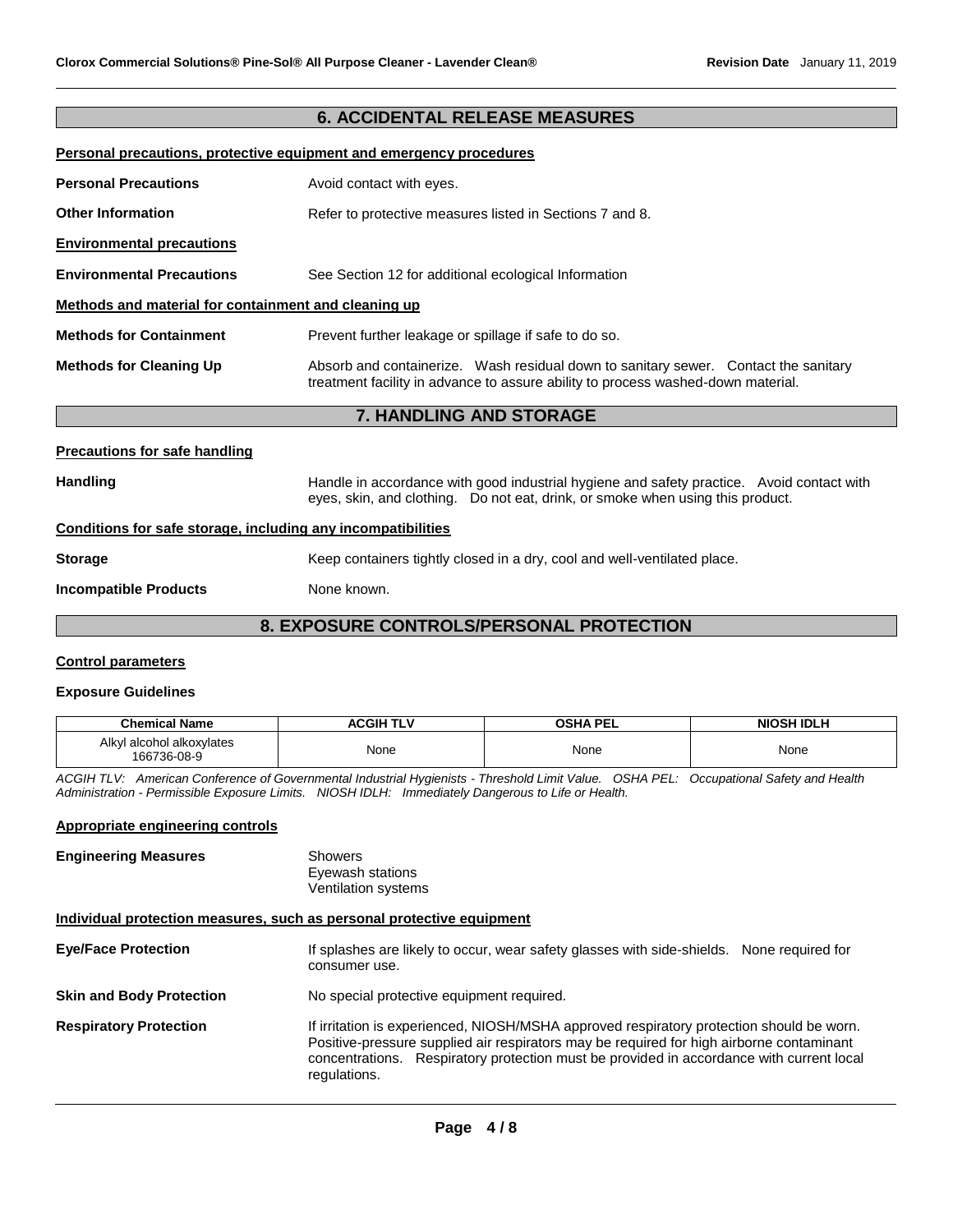Hygiene Measures **Remove and wash contaminated clothing before re-use.** Avoid contact with skin, eyes or clothing. Do not eat, drink or smoke when using this product.

# **9. PHYSICAL AND CHEMICAL PROPERTIES**

**Physical and Chemical Properties Physical State Slightly viscous liquid Physical State Appearance Clear Clear Clear <b>Odor** Lavender, floral, fruity **Color** Lavender **Odor Threshold** No information available

**Property Remarks/ Method Values Remarks/ Method pH** 10 - 11 None known **Melting/freezing point No data available Melting Allows** None known **Boiling Point/Range No data available** None known **Flash Point No. 2018 No. 2018 No. 2018 None known None known Evaporation rate No data available None known None known Flammability (solid, gas)** No data available None known **Flammability Limits in Air Upper flammability limit** No data available None Known None known **Lower flammability limit No data available None known None known Vapor pressure No. 2018** Note that available **None known**<br> **Vapor density No. 2018** Note that available **None known**<br>
None known **Specific Gravity 1.0**  $\sim$ 1.0 None known **Water Solubility <b>Water Solubility Soluble in water.** None known **Solubility in other solvents** No data available None known<br> **Partition coefficient: n-octanol/water** No data available None Known **Partition coefficient: n-octanol/water** No data available **None known**<br> **Autoignition temperature** No data available None known **Autoignition temperature Decomposition temperature** No data available None Known None known **Kinematic viscosity Note 2008** Note available **None known** None known **Dynamic viscosity**  $-15$  cP None known **Explosive Properties** Not explosive **Oxidizing Properties** No data available

**Other Information Softening Point No data available VOC Content (%)** No data available **Particle Size No data available Particle Size Distribution** No data available

No data available None known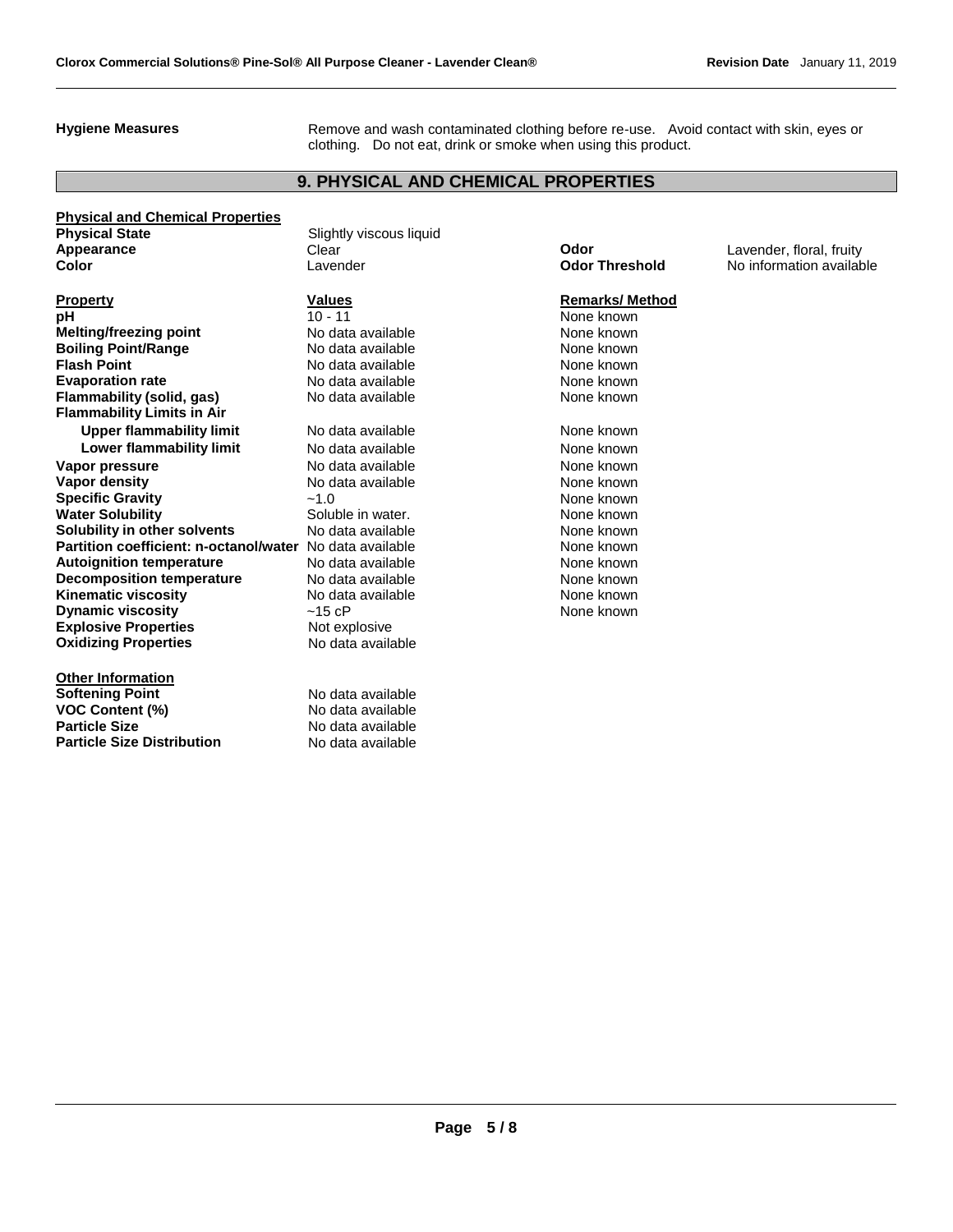# **10. STABILITY AND REACTIVITY**

#### **Reactivity**

No data available.

# **Chemical stability**

Stable under recommended storage conditions.

#### **Possibility of Hazardous Reactions**

None under normal processing.

#### **Conditions to avoid**

None known.

#### **Incompatible materials**

None known.

#### **Hazardous Decomposition Products**

None known based on information supplied.

# **11. TOXICOLOGICAL INFORMATION**

# **Information on likely routes of exposure**

| <b>Product Information</b><br><b>Inhalation</b>                                           | Exposure to vapor or mist may irritate respiratory tract.                                                              |
|-------------------------------------------------------------------------------------------|------------------------------------------------------------------------------------------------------------------------|
| <b>Eye Contact</b>                                                                        | May cause eye irritation.                                                                                              |
| <b>Skin Contact</b>                                                                       | Prolonged contact may cause irritation.                                                                                |
| Ingestion                                                                                 | Ingestion may cause irritation to mucous membranes and gastrointestinal irritation, nausea,<br>vomiting, and diarrhea. |
| Information on toxicological effects                                                      |                                                                                                                        |
| <b>Symptoms</b>                                                                           | May cause redness and tearing of the eyes.                                                                             |
|                                                                                           | Delayed and immediate effects as well as chronic effects from short and long-term exposure                             |
| <b>Sensitization</b>                                                                      | No information available.                                                                                              |
| <b>Mutagenic Effects</b>                                                                  | No information available.                                                                                              |
| Carcinogenicity                                                                           | Contains no ingredient listed as a carcinogen.                                                                         |
| <b>Reproductive Toxicity</b>                                                              | No information available                                                                                               |
| <b>STOT - single exposure</b>                                                             | No information available.                                                                                              |
| <b>STOT - repeated exposure</b><br><b>Chronic Toxicity</b><br><b>Target Organ Effects</b> | No information available.<br>Carcinogenic potential is unknown.<br>Eyes.                                               |
| <b>Aspiration Hazard</b>                                                                  | No information available.                                                                                              |
| <b>Numerical measures of toxicity Product Information</b>                                 |                                                                                                                        |

**The following values are calculated based on chapter 3.1 of the GHS document** Not applicable.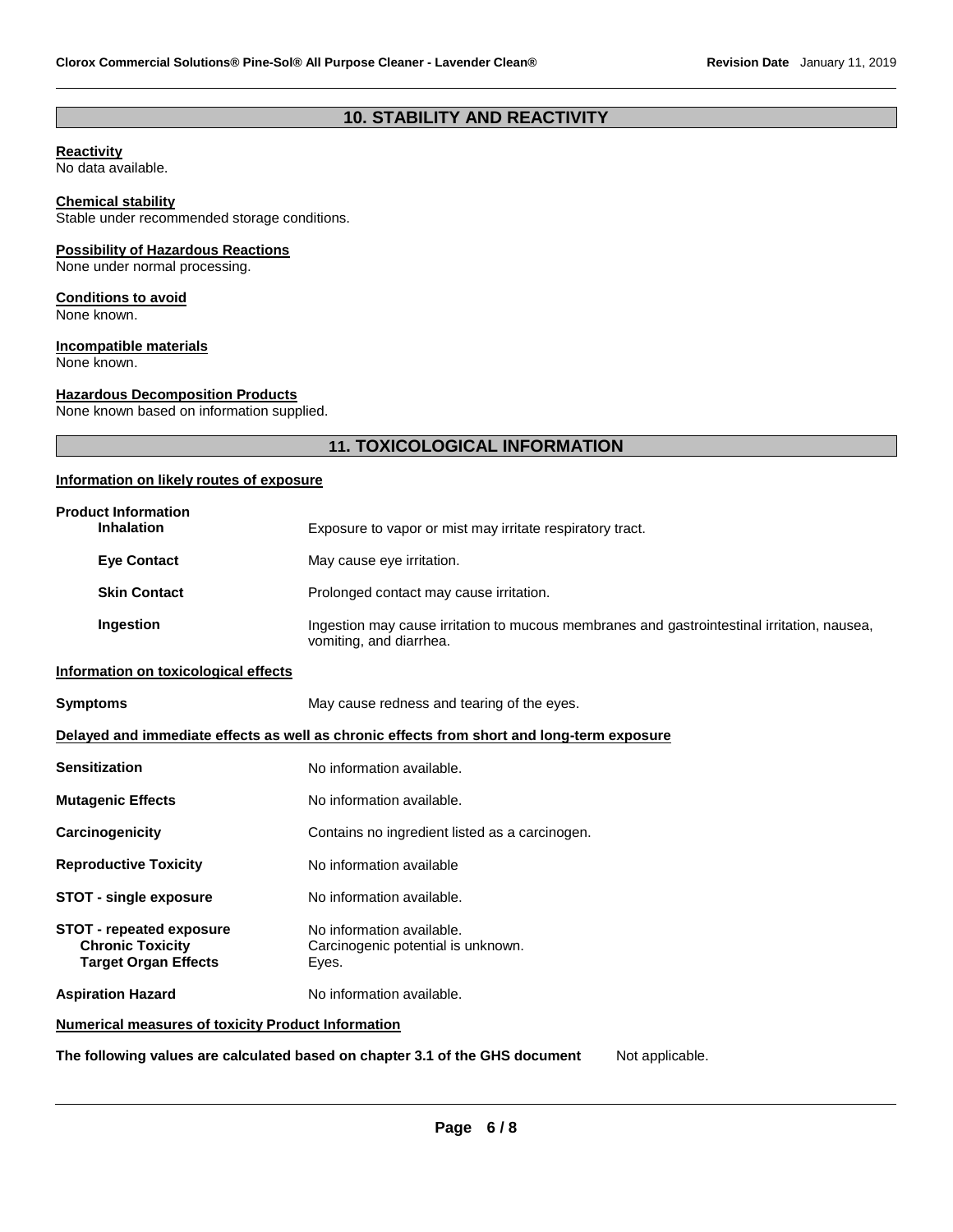# **12. ECOLOGICAL INFORMATION**

#### **Ecotoxicity**

No information available.

#### **Persistence and Degradability**

No information available.

#### **Bioaccumulation**

No information available.

#### **Other Adverse Effects**

No information available.

#### **13. DISPOSAL CONSIDERATIONS**

#### **Disposal methods**

Dispose of in accordance with all applicable federal, state, and local regulations.

#### **Contaminated Packaging**

Do not reuse empty containers. Dispose of in accordance with all applicable federal, state, and local regulations.

# **14. TRANSPORT INFORMATION**

| <b>DOT</b>      | Not regulated |
|-----------------|---------------|
| <b>TDG</b>      | Not regulated |
| <b>ICAO</b>     | Not regulated |
| <b>IATA</b>     | Not regulated |
| <b>IMDG/IMO</b> | Not regulated |

# **15. REGULATORY INFORMATION**

#### **Chemical Inventories**

**TSCA** All components of this product are either on the TSCA 8(b) Inventory or otherwise exempt from listing. **DSL/NDSL** All components are on the DSL or NDSL.

**TSCA** - United States Toxic Substances Control Act Section 8(b) Inventory **DSL/NDSL** - Canadian Domestic Substances List/Non-Domestic Substances List

### **U.S. Federal Regulations**

#### **SARA 313**

Section 313 of Title III of the Superfund Amendments and Reauthorization Act of 1986 (SARA). This product does not contain any chemicals which are subject to the reporting requirements of the Act and Title 40 of the Code of Federal Regulations, Part 372.

| SARA 311/312 Hazard Categories           |     |
|------------------------------------------|-----|
| <b>Acute Health Hazard</b>               | Yes |
| <b>Chronic Health Hazard</b>             | N٥  |
| <b>Fire Hazard</b>                       | Nο  |
| <b>Sudden Release of Pressure Hazard</b> | N٥  |
| <b>Reactive Hazard</b>                   | N٥  |
|                                          |     |